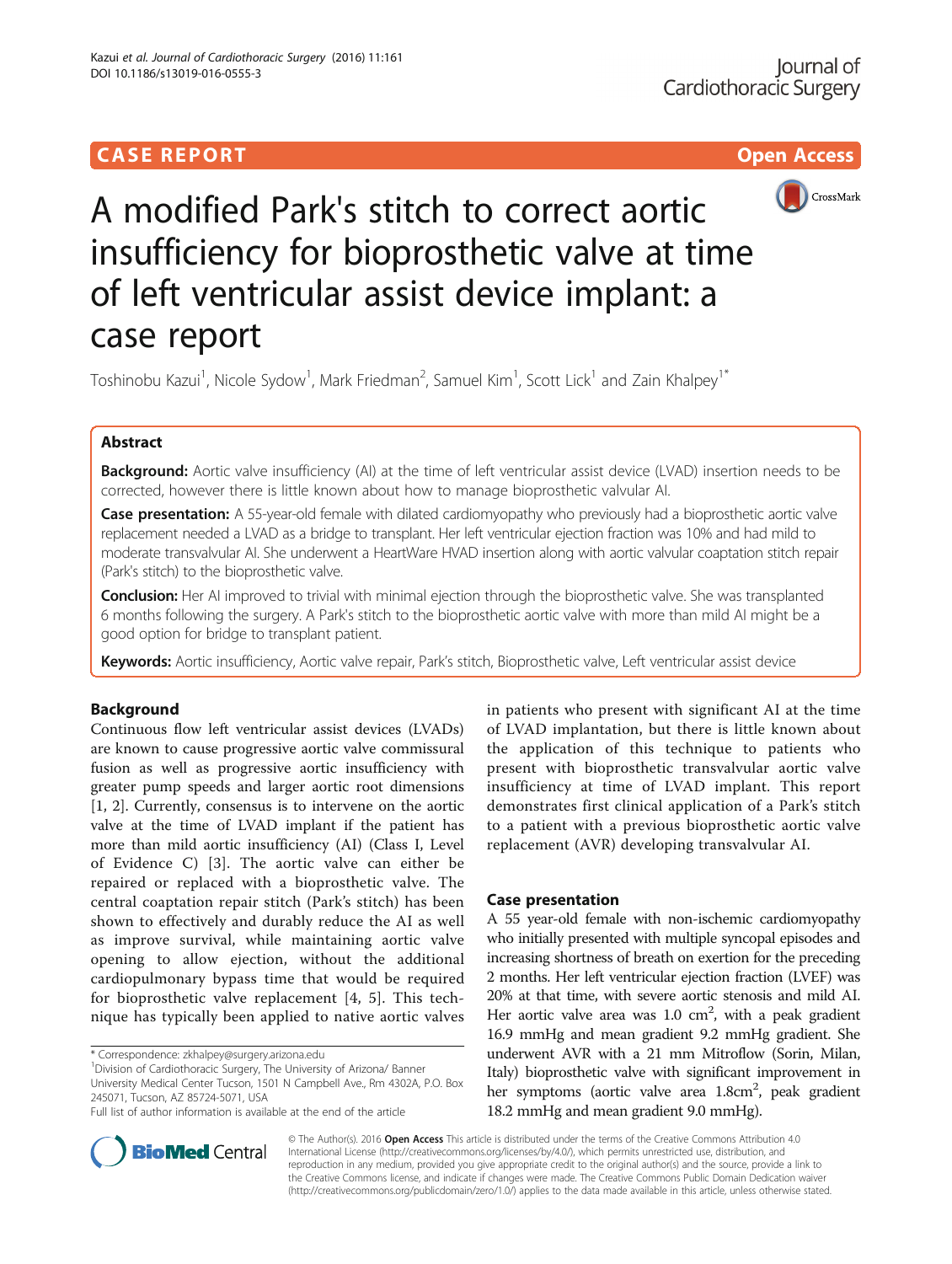Over the next 2 months, the patient had worsening heart failure with a decline in her LVEF to 15%. Her medical regimen was optimized with some improvement in her symptoms initially, however the improvement was short lived. Subsequent echocardiograms showed 15% LVEF, with new mild to moderate intra-valvular AI and mild perivalvular leak. Seven months after her AVR the patient was severely short of breath with declining ventricular function and mild to moderate AI. Her right ventricular function was severely depressed. The decision was made to insert HeartWare HVAD (Framingham, MA) with prosthetic aortic valve repair, Park's stitch. Her INTERMACS profile was 3. Her pre operative platelet count, prothrombin time, and INR were 138 (1000/μl), 14.5 s, and 1.1. At the time of her LVAD insertion, the repair stitch was able to minimize her ischemic time to help preserve her RV. A pledgeted 4-0 Prolene (Ethicon, Cincinnati, OH) was placed to center of the each aortic valve leaflet. We could not appreciate perivalvular leak intraoperatively, however pledgeted mattressed 2-0 ethibond sutures were passed through from subvalvular leaflets to aortic wall and tied over pledgets. No obvious leaflet prolapse or perforation was noted (Fig. 1). The cardiopulmonary bypass time was 167 min and myocardial ischemic time was 52 min. Post-operatively, the patient had no AI on transesophageal echocardiogram as well as limited ejection through the aortic valve. The anticoagulation management was aspirin 325 mg/day and continuous heparin infusion based on thromboelastogram until Coumadin gets therapeutic, INR 2-3. She recovered well and was discharged home at postoperative day 27. At 4 months post HVAD insertion, the patient was feeling well with only trace AI on transthoracic echocardiogram. She developed lacunar infarction within the ventromedial nucleus of the right thalamus on 3 months after LVAD insertion. She was heart transplanted at

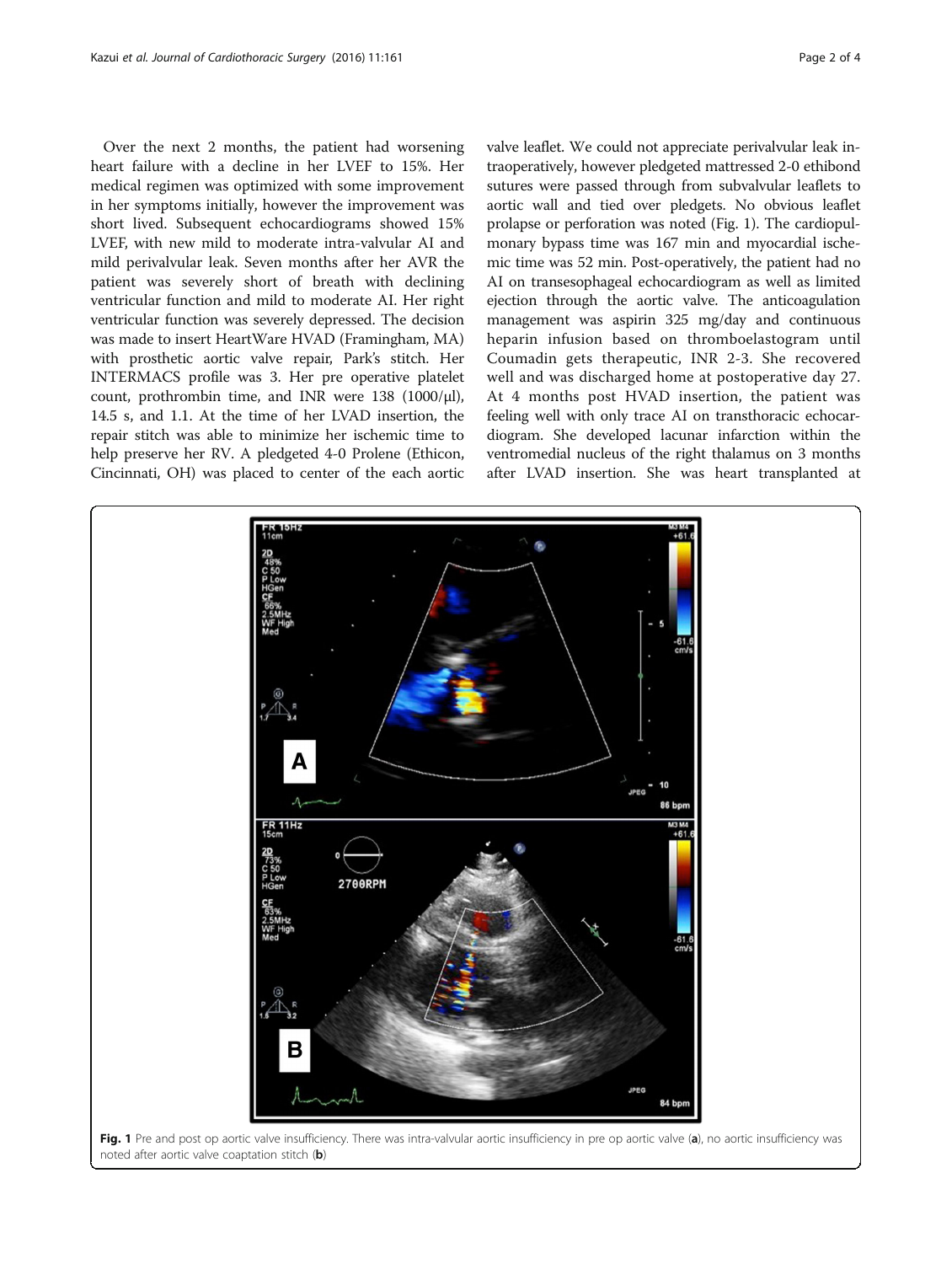<span id="page-2-0"></span>6 months following her LVAD insertion. Her aortic valve was fused and closed. No thrombus formation underneath the aortic valve was noted (Fig. 2).

## Conclusion

Little has been known about management of recurrent AI after bioprosthetic AVR at the time of LVAD placement. A central coaptation stitch to these patients potentially is a good option for a bridge to transplant.

Short-term follow up in this patient shows promising results with only trace AI on echocardiogram. Although this technique has been shown to be a durable solution for patients with significant native aortic valve insufficiency [[4](#page-3-0)], the long-term results of this technique especially in bioprosthetic valves remains to be seen to determine the durability of these results in the face of continued bioprosthetic valve degeneration.

Although there have been numerous studies of AI in LVAD patients, we don't know the long-term prognosis of patients who develops acquired AI. Since AI seemed to have negative impact on survival [1, [6](#page-3-0)], either bioprosthetic AVR or aortic valve repair is recommended for these patients. Patients with AI with following a previous bioprosthetic AVR, no recommendation is currently available. Performing a re-replacement bioprosthetic AVR may be more durable to prevent leaflet fusion, however explanting a previous valve and re-implant new valve in patients having an LVAD placement with concomitant severe RV dysfunction raises concerns about further



Fig. 2 The prosthetic aortic valve at the time of heart transplant. Aortic valve leaflets were fused. No thrombus formation was confirmed above and below the valve

impairing postoperative RV function. A Park's stitch to a bioprosthetic AVR is relatively easy, timely, safe and durable in LVAD patients being bridged to transplant.

This procedure was able to be performed in a quick and effective manner with short aortic cross clamp time to minimize the risk of RV dysfunction after LVAD placement.

The limitation of this technique in the setting of previous bioprosthetic AVR is no long-term mortality and morbidity data reported, therefore the application of this technique to destination patients should be cautious because of aortic valve leaflet fusion and potential thrombus formation below the fused aortic valve. If patients with AI from degenerating bioprosthetic AVR is listed as bridge to transplant, a Park's stitch to the bioprosthetic valve leaflets might be a good option to consider.

In conclusion, we reported a first successful case with Park's stitch and LVAD placement to previously placed bioprosthetic AVR. Further studies are mandatory to prove longevity and survival of this procedure in this context.

#### Acknowledgements

We would like to thank Destiny Dicken for her contribution on the submission process.

### Funding

There was no funding for this case report.

#### Availability of data and materials

The data supporting the results is available.

### Authors' contributions

The individual contributions of authors to the manuscript should be specified in this section. TK: Performed the surgery, writing the manuscript, data collecting. NS: writing manuscript, data collecting. MF: patient management, correct the manuscript. SK: correct the manuscript. SL: performed the surgery, correct the manuscript. ZK: performed the surgery, correct the manuscript. All authors read and approved the final manuscript.

### Competing interests

The authors declare that they have no competing interests.

### Consent for publication

The consent for publication was obtained.

#### Ethics approval and consent to participate

Manuscripts reporting studies involving human participants, human data or human tissue must: Include a statement on ethics approval and consent (even where the need for approval was waived). Per institutional protocol, ethics approval and consent was waived.

### Author details

<sup>1</sup> Division of Cardiothoracic Surgery, The University of Arizona/ Banner University Medical Center Tucson, 1501 N Campbell Ave., Rm 4302A, P.O. Box 245071, Tucson, AZ 85724-5071, USA. <sup>2</sup>Division of Cardiology, The University of Arizona/ Banner University Medical Center Tucson, Tucson, AZ, USA.

## Received: 19 April 2016 Accepted: 24 November 2016 Published online: 30 November 2016

#### References

1. Rajagopal K, Daneshmand MA, Patel CB, Ganapathi AM, Schechter MA, Rogers JG, Milano CA. Natural history and clinical effect of aortic valve